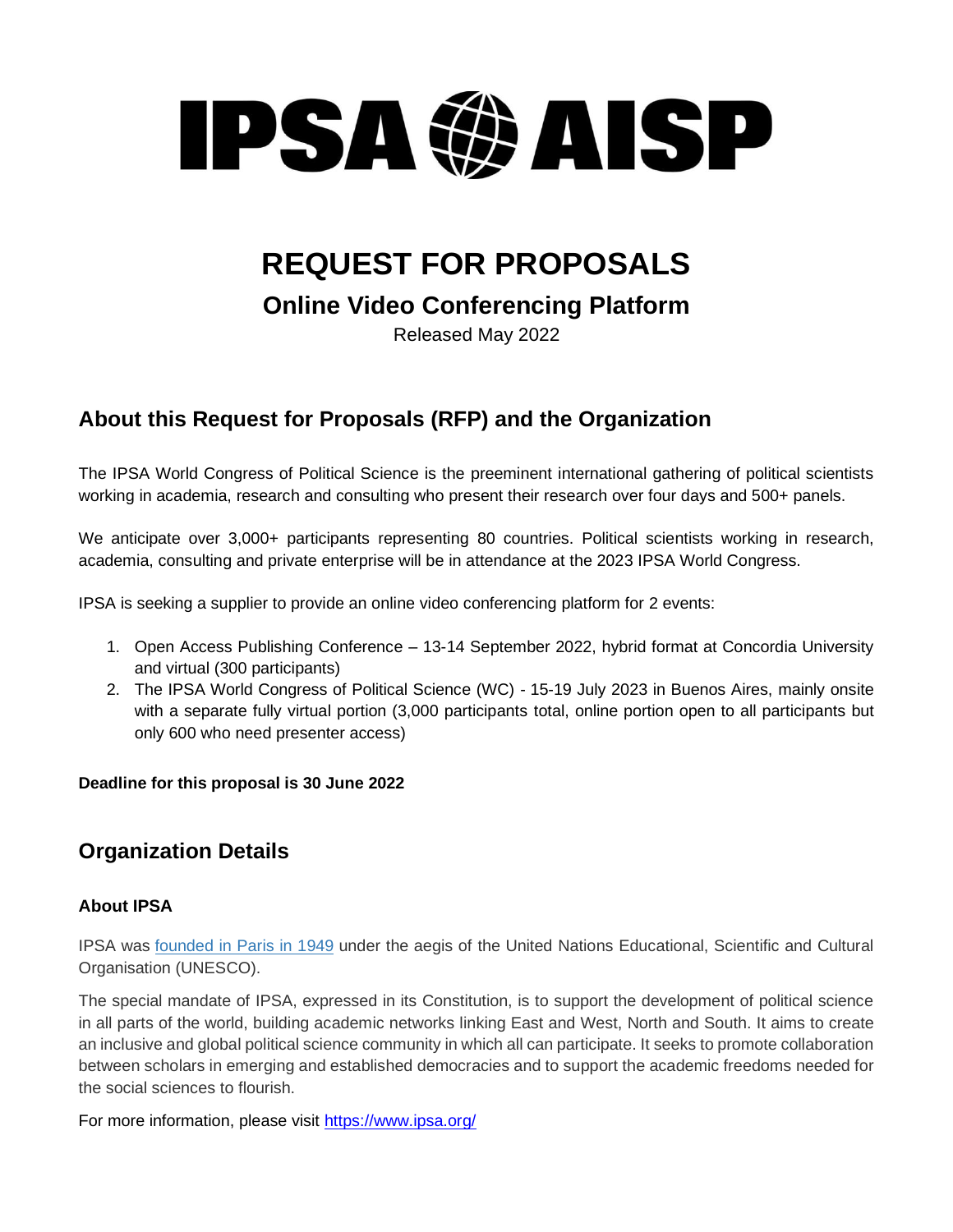## **Requirements**

#### **Interface**

- Available on Mac, Windows, Linux, macOS operating systems
- **EXEC** Accessible by phones and tablets (Android and Apple) as well as through the mobile app
- No app required to join: Platform accessible directly from the Web
- Interface available in English. Multilanguage is an asset

#### **Abstract Management**

- 8000+ abstracts to be received and reviewed
- 100+ people involved in the reviewing process
- Abstracts and speakers to be assigned to sessions

#### **Platform**

- Allow up to a maximum of 3,000 participants
- Maximum duration of any single session is 1 hour, 45 minutes
- Multiple hosts
- Synchronous video conferencing
- **.** The WC will have up to 60 fully virtual panels with 6-8 members on the panel. The audiences for the simultaneous sessions range from 10-200
- Screen to allow for speaker and presentation (video, PPT) to be presented side by side
- Allow multiple participants to share screens simultaneously and co-annotate
- Sessions encrypted

#### **Networking**

- Chat function fully visible and private chat function between attendees
- Virtual exhibition area
- 1-1 meet up options, pre-scheduled is an asset
- Clickable sponsor ads

#### **Analytics**

- Real-time analytics and tracking
- Reports & event analyses, source tracking
- Mass export of recordings and statistics

### **Tender Process**

- This RFP is open to all suppliers
- RFPs are posted on the IPSA website for public viewing
- All proposals will be acknowledged upon receipt
- Proposals will be reviewed by the World Congress and Events Director. A recommendation and rationale will be presented based on the rating matrix below
- The successful quote will be selected and awarded by 28 July 2022. Unsuccessful bidders will be notified by email